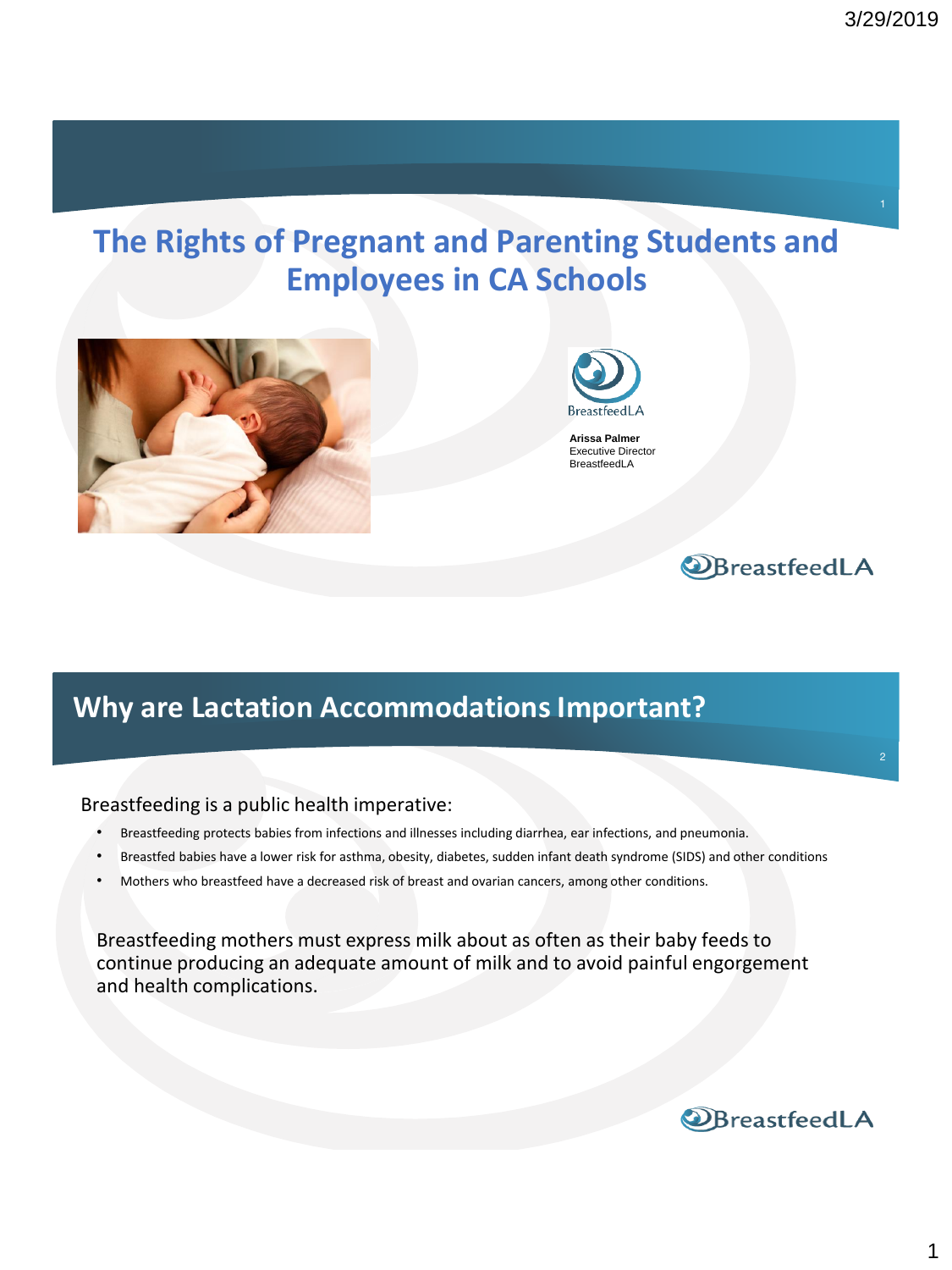4

### **Why are Lactation Accommodations Important?**

- ❖ When giving birth in the hospital, over 94% of families in California report intending to breastfeed their children, yet by 2 months, only 38% are exclusively breastfeeding.
- ❖ Workers who had access to both time and space for expressing breast milk are 2.3 times as likely to be breastfeeding exclusively at 6 months, but:
	- 41% of breastfeeding workers are not provided with reasonable break time
	- 55% do not have access to a private space
	- **60% do not have access to both break time and space**<sup>1</sup>
- ❖ Research shows that workers who receive support to express milk at work are:
	- more likely to return from maternity leave and not to further extend their leave
	- have improved morale and better satisfaction; and,
	- are more productive and loyal to their employer.

<sup>1</sup>*Kozhimannil et al., Access to Workplace Accommodations to Support Breastfeeding after Passage of the Affordable Care Act, Women's Health Issues, 2015.*

Why are lactation accommodations important?

<https://youtu.be/ZaN3DCVHXr8> - Tanya's Story

<https://youtu.be/3LxtkCrxGcg> – Nicolette's Story



**O**BreastfeedLA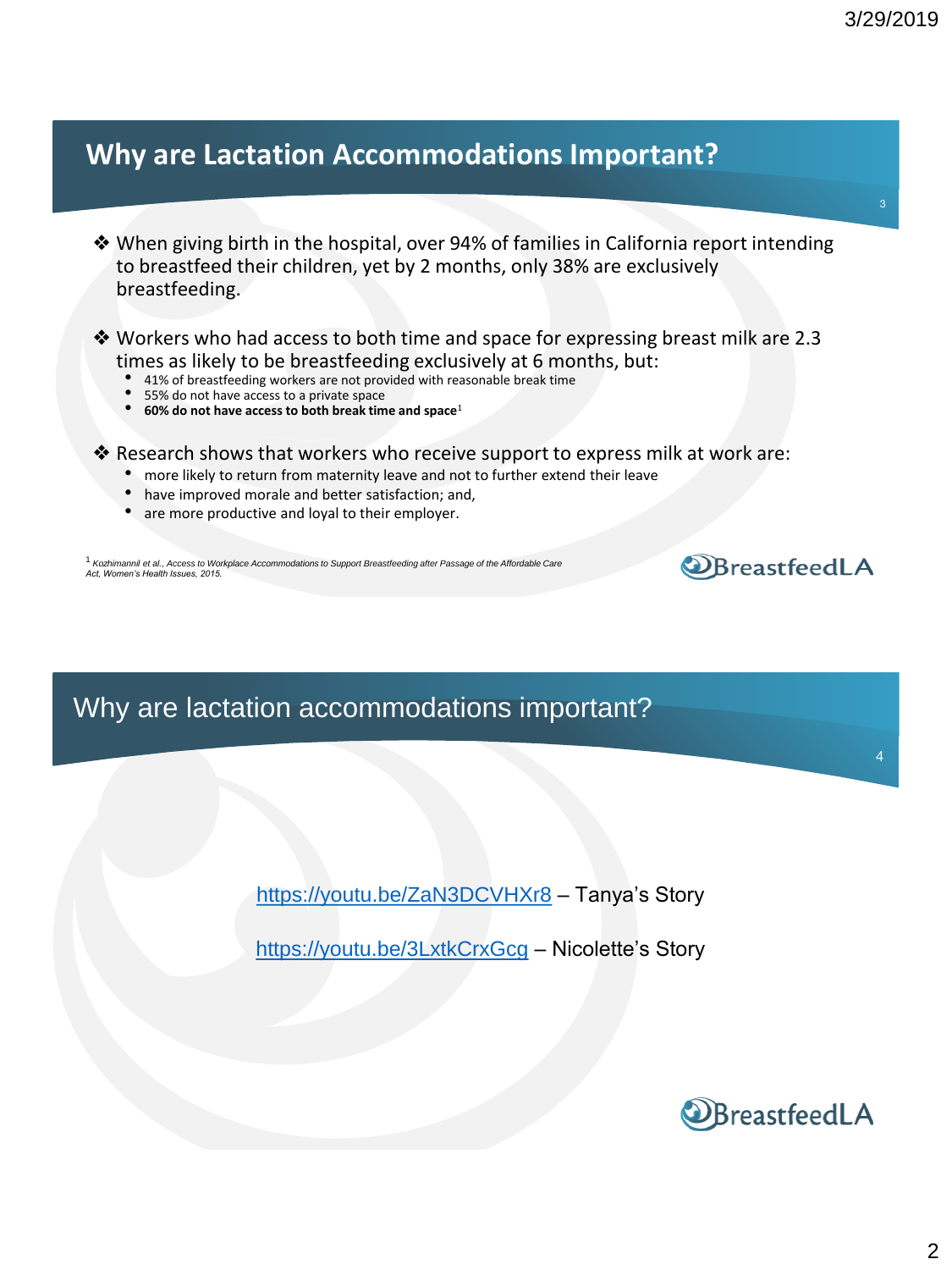6

#### What are the challenges for breastfeeding employees?



### **OBreastfeedLA**

# **Pregnant and Parenting Students**

#### **BREAKING DOWN EDUCATIONAL BARRIERS FOR CALIFORNIA'S** PREGNANT & PARENTING STUDENTS



Problems they encounter:

- Stigmatizing behavior
- Prevented from taking the courses necessary or desired
- Forced to withdraw or prevented from successfully finishing courses
- Restricted from activities
- Denied a secure and private place to breastfeed or pump milk

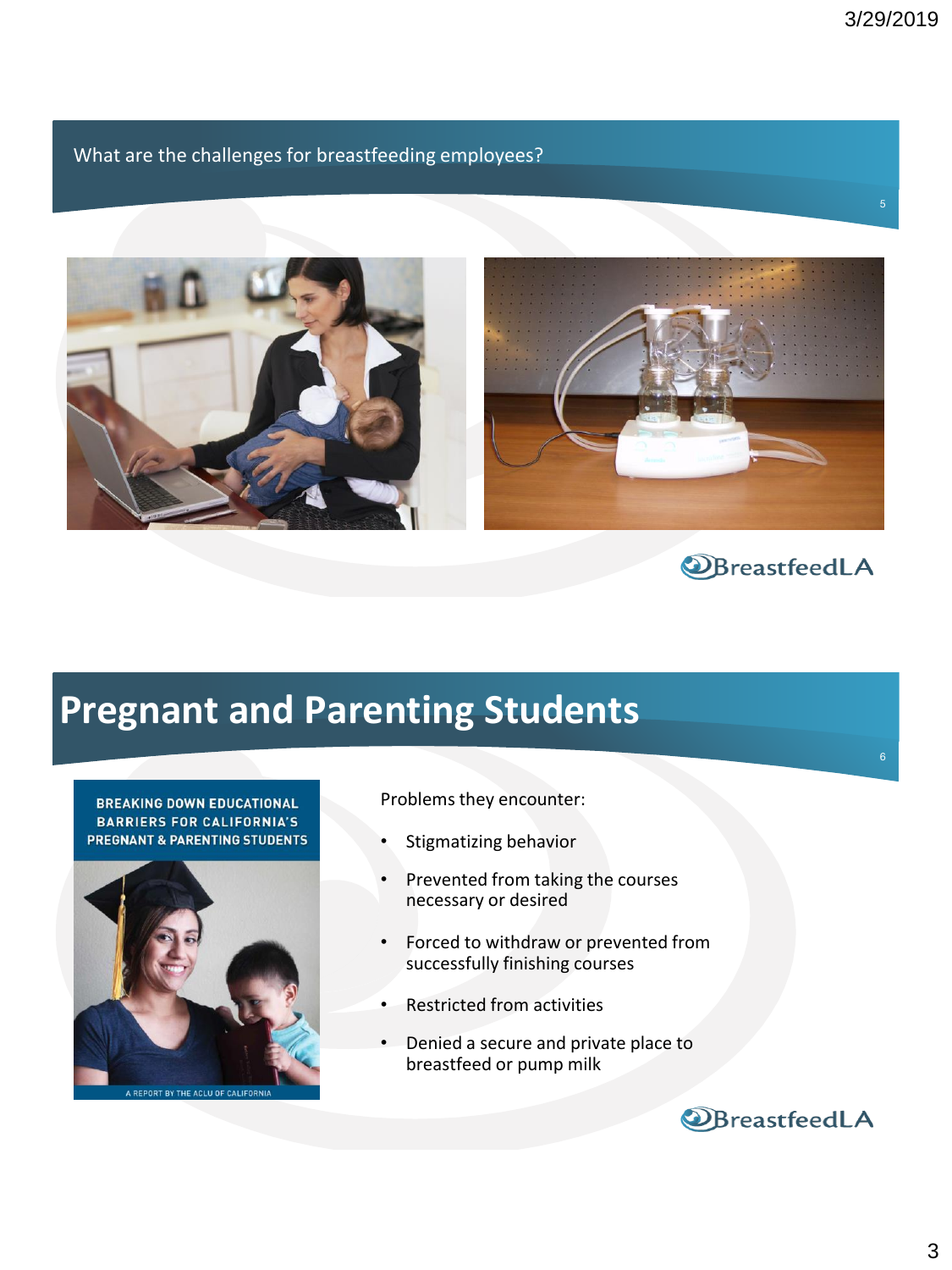





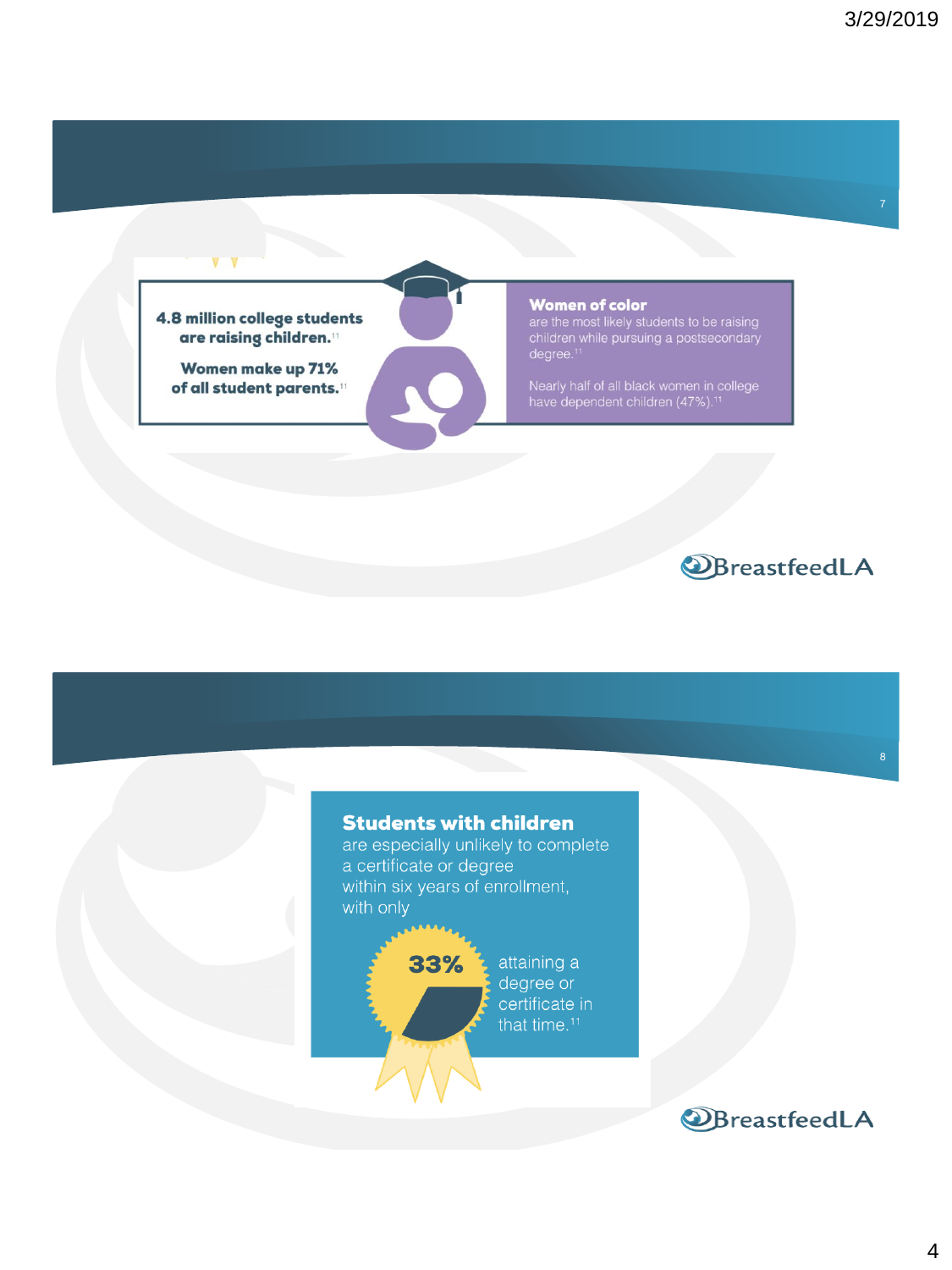10

### Common Accommodations for Pregnant/Parenting Students

- Delayed deadlines
- Bathroom breaks
- Breaks for rest or water
- Time to pump breast milk during class or exams
- Parking space
- A larger chair so pregnant student can sit comfortably
- Modification of equipment, test, or training materials, or policies



### **OBreastfeedLA**

### K-12 Student Lactation Space Requirements (Ed. Code **§** 222)

### Explicit lactation protections for K-12 students

- Schools must provide
	- ► a private and secure room, other than a restroom,
	- ► access to a power source
	- ► access to a place to safely store expressed breast milk
- Students must be permitted to directly breastfeed their infant in the lactation space.
- Students may use the universal complaint procedure





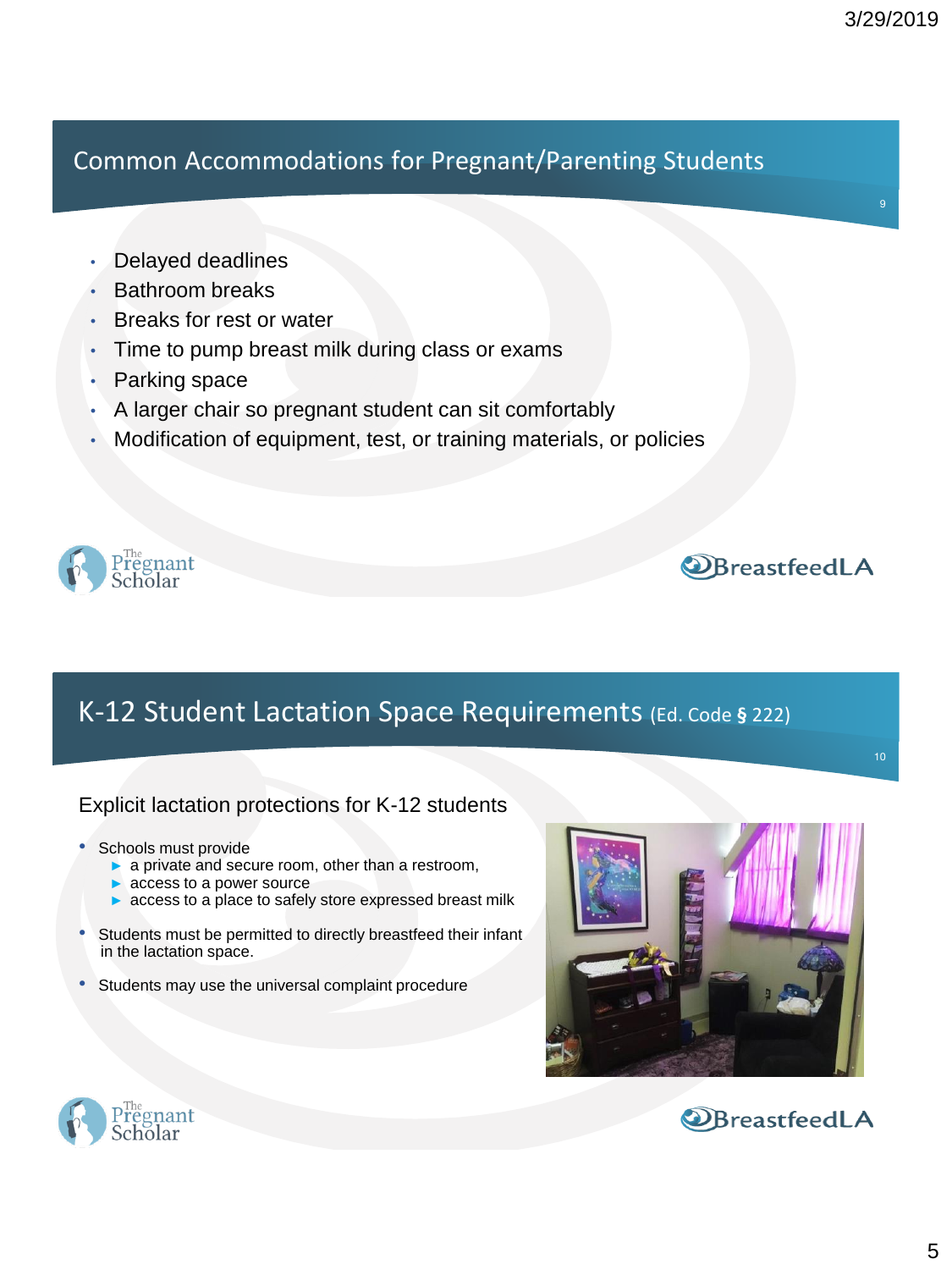## General Student Lactation Requirements

#### • **Time to express milk:**

- ► Reasonable amount of break time as frequently as needed (frequency and duration of milk expression may vary)
- ► Break time without incurring academic penalty and with the ability to make up any missed work
- **Sanitary Space**
- **Freedom from harassment**

#### **Bottom Line:**

If lactation space adequacy or related issues prevent student from equal access to an education, it is a Title IX problem!







ABC's of Breastfeeding in Los Angeles County School Districts

*ACLU of SoCal, BreastfeedLA and California Womens Law Center*

http://breastfeedla.org/schooldistricts/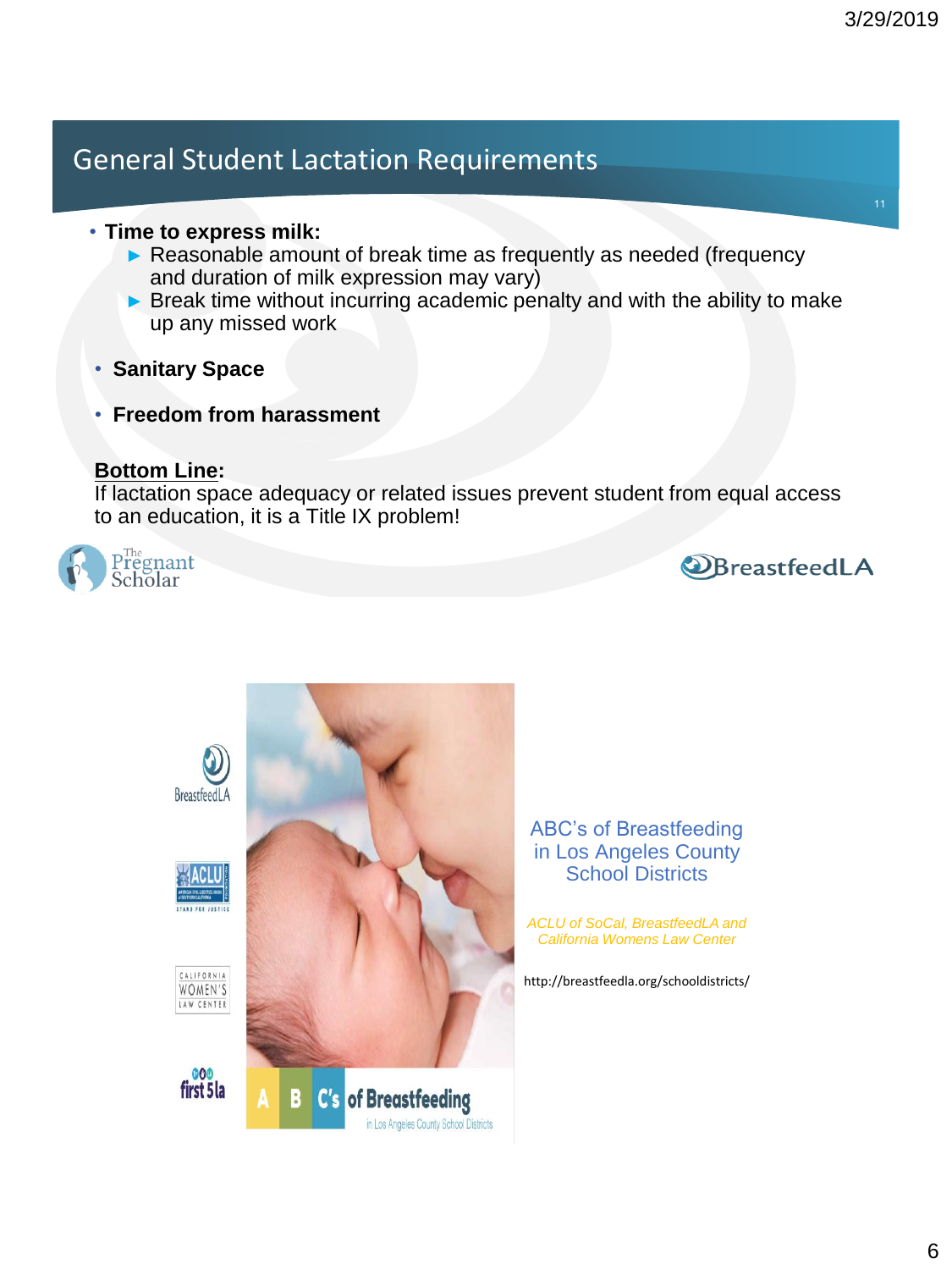### ABC's of Breastfeeding: Method

All 81 LA County School Districts and over 100 LA universities and colleges were evaluated on the same five criteria:

1. Are the school board policies available online?

**+**

- 2. Does the school district have an employee lactation accommodations policy?
- 3. Does the school district have a pregnant and parenting student policy?
- 4. Does the school district student policy include lactation accommodations?
- 5. Can the Title IX Coordinator be easily identified?

### Lactation 101: Lactation Accommodations in Los Angeles Higher Education

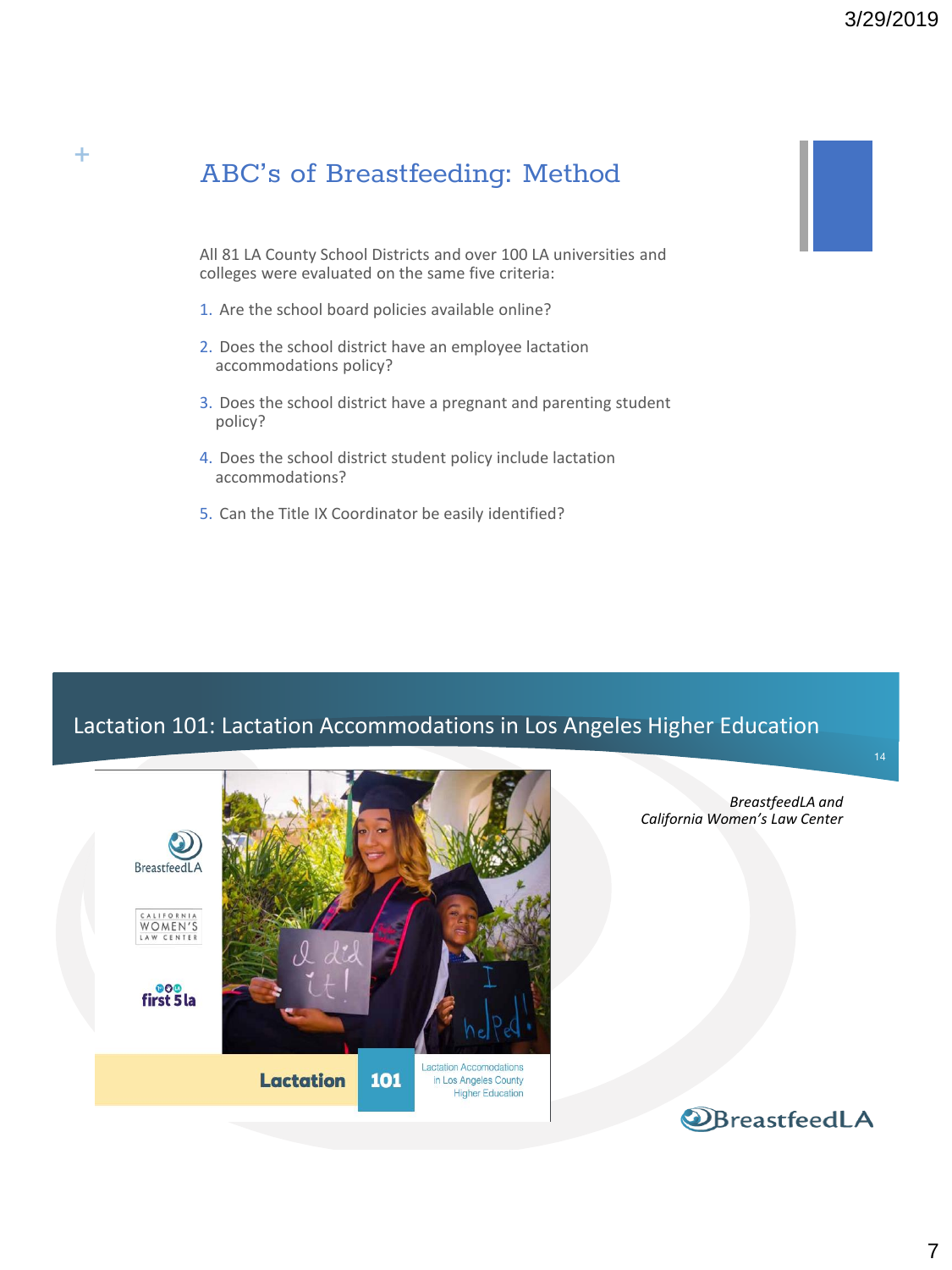#### **+** Lactation 101: Findings

**Report Card Results from 2016-2017 for LA Universities and Colleges:**

- Most schools have **accessible policies online** (**94%**)
- **61%** of LA's universities and colleges have a **Title IX**

**Coordinator** identified on the website or by phone

#### **+** Lactation 101: Findings

#### **Opportunities for Improvement: LA Universities and Colleges**

- ■Only **one** school earned an A grade.
- ■A staggering **87%** of the universities and colleges had a **failing grade of D or lower.**
- ■Most schools did not have an employee lactation accommodation policy (**84%**).
- ■**93%** of the schools did not have a **pregnant/parenting policy**.
- ■**98%** of the school's student policies did not have lactation accommodation **policies**.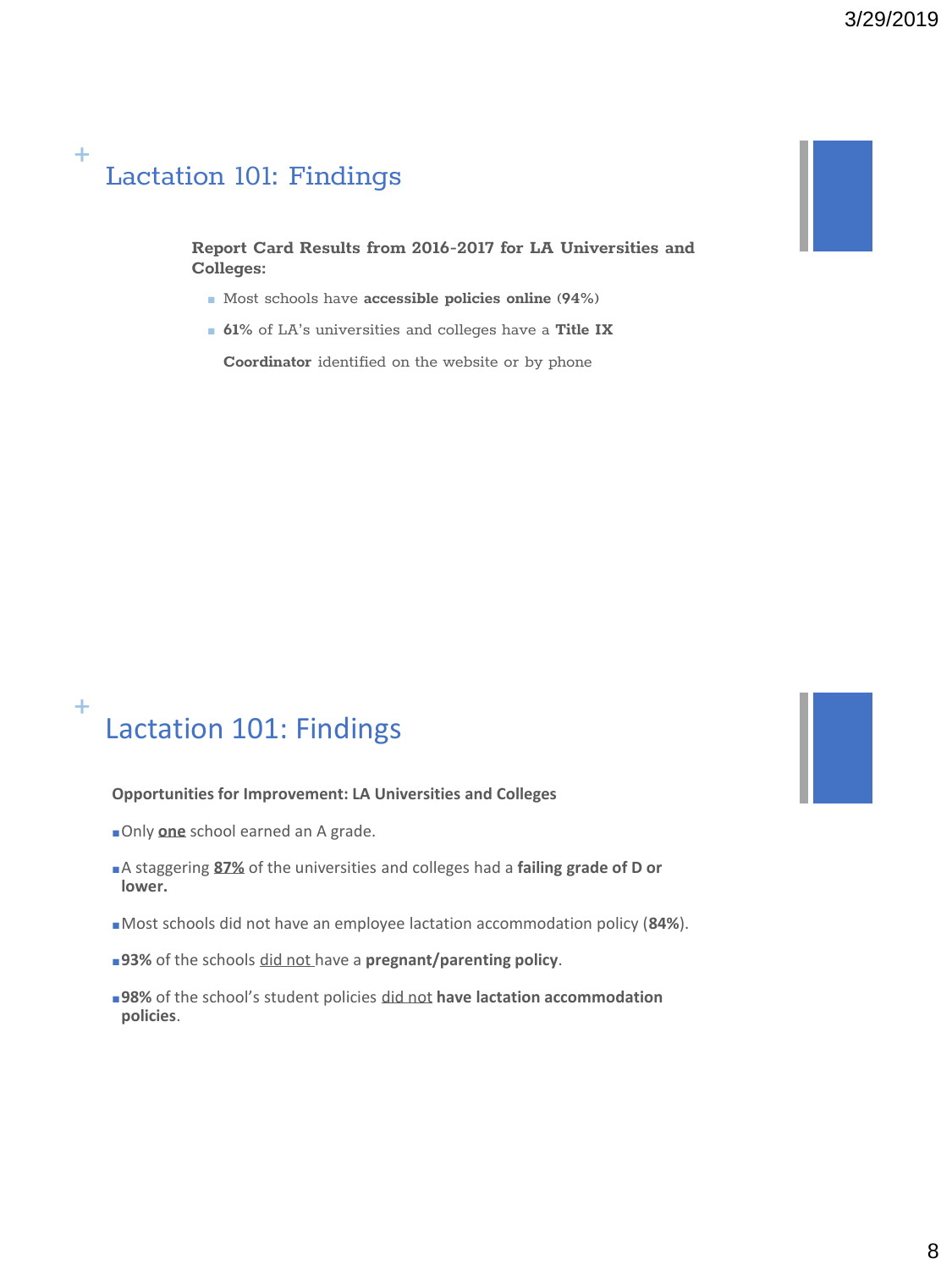

### Future policy work…

- AB 2785, Student Services, Lactation Accommodations (Rubio) Passed September 30, 2018!!!
- California Women's Law Center, Center for Worklife Law, and BreastfeedLA continue to provide training and support to colleges, universities, and schools.
- Provided training and support to 15 community colleges last year.
- California Women's Law Center released a reassessment of K-12 schools to see if they have made improvements since the last report.



18